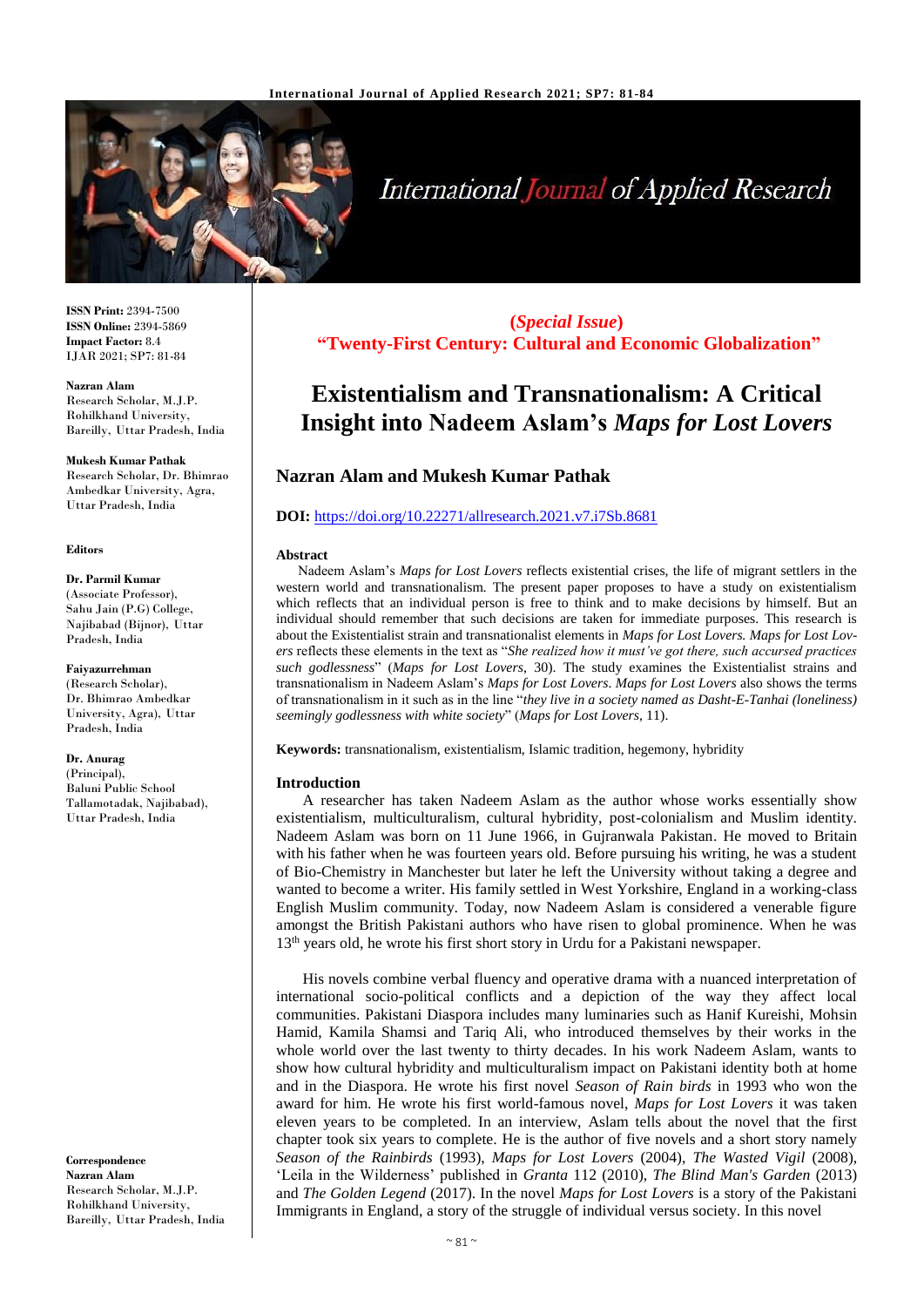character of Chanda and Jugnu are killed in the name of honour by her brother at the beginning of the novel. And in this novel, it is seen the author criticizing religion and Pakistani Society.

First of all, the researcher will discuss existentialist theory which belongs to contemporary theory. It was established by nineteenth-century philosophers and thinkers such as Soren Kierkegaard, who was the first pioneered who introduced Existentialism in Denmark. However, Existentialism is also found in the other great theologian's works such as Nietzsche, Martin Heidegger, Karl Jaspers, and Jean-Paul Sartre. Some existentialists tried to define it through their works but no one could give any exact definition of existentialism. Kierkegaard clarified in his judgment, as below;

"An existing individual is himself in process of becoming...in existence the watchword is always forward" (Fredrick Copleston, 1973:348).

"Existence is the child that is born of the infinite and the finite, the eternal and temporal, and his therefore a constant striving" (Ibid: 348).

The existentialist theory is concerned with the aspects of human existence and their struggles. Existentialism is a philosophical study that emphasizes individual existence. In this theory, some different but very simple questions are asked it like "why I am? What I am doing? Why I exist?" Existentialism is a concept in which an individual person is free to think and to make decisions by himself. But an individual should remember that such decisions are taken for immediate purposes. In it, the individual is responsible for his actions and reactions. On the other hand, we find in existentialism that an individual wants to try to make rational decisions due to existing in an irrational universe. Many other theorists have also used this theory in their work to have the taste of existentialism. Jean-Paul Sartre is the major theorist of existentialism and Kierkegaard is known today as the father of existentialism. Other theorists are, James Joyce, Ezra pound and Samuel Becket, and they are the big names in the field of modernism and whenever modernism is talked about existentialism. It should be automatically considered as a part of the study. Different authors are having a different point of views about Nadeem Aslam and his *Maps for Lost Lovers* is considered as a good piece of fiction which is-

"Heartbreaking... A must read... The characters are so real the reader wants to speak with them... Aslam is a very skilled and talented writer. He gives us a window into a community we don't often see. (The Decatur Daily)

In the novel *Maps for Lost Lovers*, most characters are following norms of existentialism in different situations through their actions, reactions and dialogues. This novel is divided into different chapters and sections which are named as seasons, 'Winter, Autumn, Summer and Spring'. This novel is about the struggle of the individual person versus society, about the dislocation and the brutality as well. Kiran, she is having no choice to do anything in her life. "I don't want to see them or work next to them to I don't mind working next if I am forced to, as long as I don't have to

speak to them, as long as I don't have to talk".(Aslam,223) Existentialism is a theory that covers the element of meaninglessness in human life. In his writings, Nadeem Aslam uses the word "I" which shows the individual's importance in his writings. In *Maps for Lost Lovers,*  everything is meaningless for all because they have nothing to do in their life and what they get to do is useless for them. "Allah does not consider them worthy enough to place them in any position" (Aslam, *Maps for Lost Lovers*, *Winter*).

In the novel, Suraya is one of the characters who is divorced by her husband in Pakistan in a fit of drunkenness and according to Islamic law, has to get married to and divorced from another man in order to be reunited with her first husband and their child. Desperate, she starts an affair with Shamas, hoping he is going to be the route out of all this but this does not work as she thinks*.* Basically, *Maps for Lost Lovers* is a story which is in first thought considered as an investigative story but later on, when readers read it, can be understood that there is a story of a couple (Jugnu and Chanda) and both were killed at the beginning of the novel. The mainstream of the whole book is the story of Jugnu and Chanda, they both decide that they will live together and invite the ire of not just their relatives, but almost all the residents of their town Dasht-E-Tanhai.

"But it is there even when absent, drawing attention to its own disappearance" (Aslam, 5)

There are two different ways of understanding the existential element in the above-given examples from the text. Denotatively it means to just find the attention in any surrounding area, while contextually it will be understood and covers the existential element of creating meanings in a meaningless situation. The same thing is described and found out by the researcher while drawing attention in symbolized form with the meaninglessness and nothingness situation of life.

"The more the universe seems comprehensible, the more it also seems pointless".

Shamas is one of the main characters who show existentialism in his actions, was in a great depressed mind of the state. So it can be seen in the whole novel that Shamas knows the traditions and he knows how to cope up with other people of the society. But after the murder of Jugnu and Chanda, he was also in depression and tries to find out the reason for their murder. Aslam has portrayed this scenario in very poetic words that are to find attention in their own disappearance. So as is mentioned earlier that finding meanings in meaningless situations is the name of existentialism and it is available in *Maps for Lost Lovers.*  Here are different examples of the same point from different pieces of Literature. "We encourage parents to ignore this meaningless nonsense. (Times, 2009) "He tries to find out meanings of personally what he desired in his life". (Aslam, 3).

By the thought of existentialists, finding out meanings for their own benefit and for their own sake is one of the major priorities. It is the same findings mentioned in the above given example where the character is trying to find out the meanings of his life. At the beginning of the novel,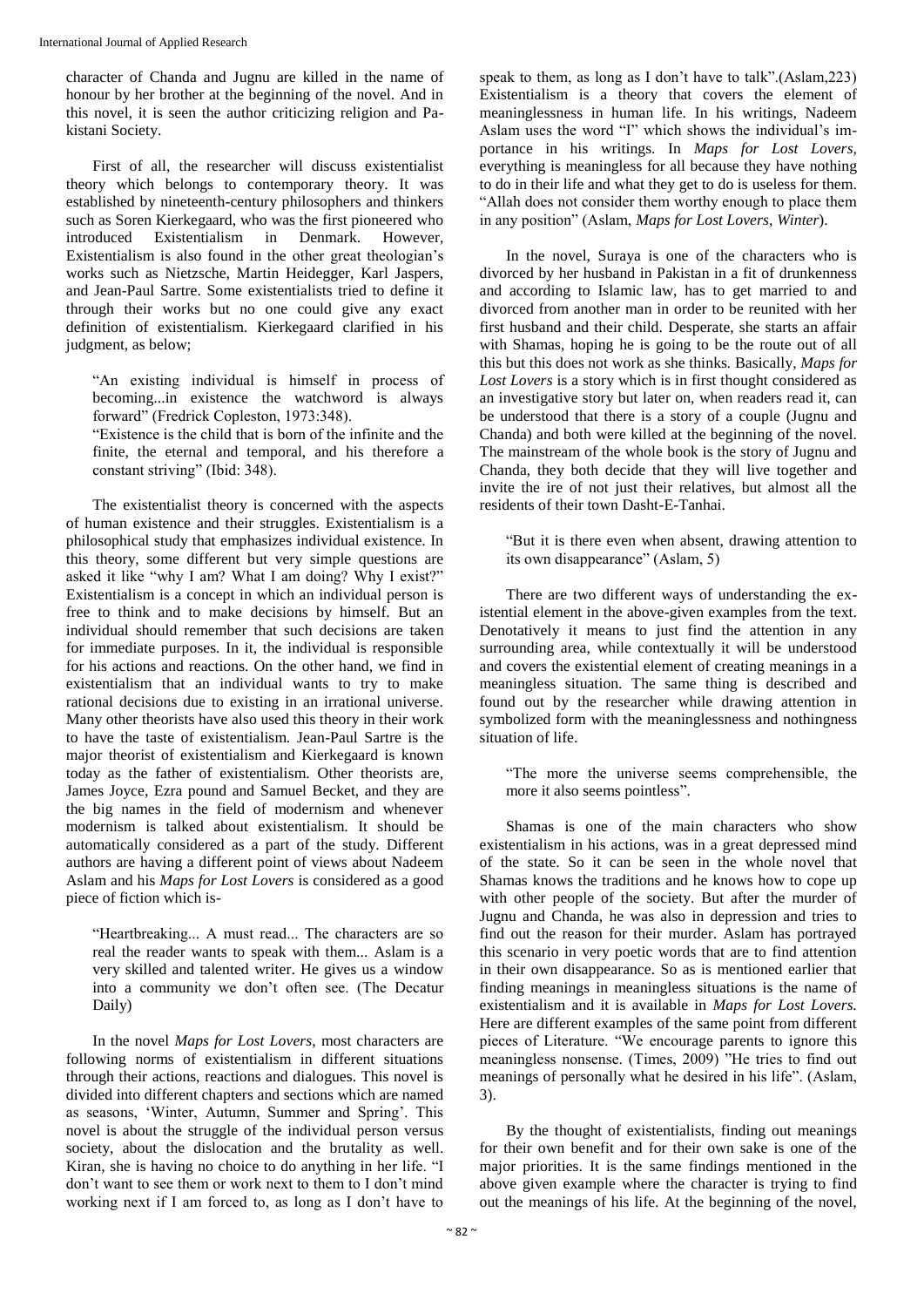can see that people migrated from Pakistan to the United Kingdom and then the honor killing of two main characters made it difficult for all the other characters to know about the meanings of their lives. In the novel, all other characters are also busy thinking that what is the reason behind their murder and also question that what is the purpose of their lives? Shams stands on the balcony and thinks about the murder and then thinks about the meaning of his own desired life. He tries to find out the meanings of life in the same way as other peoples of the story. And existentialism is the finding of meanings in meaningless situations. "Life has no meaning, each of us has meaning and we bring it to life. It is a waste to be asking the question when you are the answer." (Joseph Campbell, Meanings of Life).

No one can be happy till one finds out his desired meanings of desires. Existentialism is that kind of philosophy in which individuals' own choices and desires are of worth in importance. "You will never be happy if you continue to search for what happiness consists of. You will never live if you are looking for the meaning of life". (Albert Camus, Happiness: Meanings of Life). Other examples of the same context can also be found out in the text. For example "He tries to inhale but can't breathe because of the undesired situation of life" (Aslam, 33). The given example presents the same issue of finding meanings in the meaningless situation and lives according to the desired life.

Nothingness is a situation when an individual couldn't leave anything to live. He is left with no purpose, no meanings and no faith left behind in him. Nothingness in existentialist plays a very important role because it is a major part of the philosophy. In the story of *Maps for Lost Lovers*  nothingness can be seen through different lines, for example:

"He does not know what to do about the knock and in his life." (Aslam, 5)

He does not know what to do means that he does not know about the meaning of his life. He has nothing to do because he thinks that he does not know even what to do in his life. He is meaningless and he is unable to find the situational and required meaning. This thing can also cause anxiety which is also an important part of existentialism. Different lines show a different point of view for example "He lay down in a complete paralyzed form because of the shock of Jugnu's murder" (Aslam, 45). A paralyzed person can represent the elements of anxiety, fear and nothingness. Anxiety is shown in the above lines because of the way Aslam portrayed the situation of Pakistani migrants. It can cause anxiety for the characters and the readers. And this thing is well understood that anxiety is clearly in the domain of existentialism.

This Žfield is composed of a growing number of persons who live dual lives at the same time and speaking two languages, having homes in two countries, and making a living through continuous regular contact across national borders. Activities within the transnational Žfield comprise a whole gamut of economic, political and social initiatives ranging from informal import-export businesses to the rise of a class of binational professionals, to the campaigns of home country politicians among their expatriates.

The growing number of ties linking persons across countries and the •fluidity and diversity of these exchanges have given rise to many contradicting claims. In some writings, the phenomenon of transnationalism is portrayed as novel and emergent, whereas in others it is said to be as old as labour immigration itself. In the case of transnationalism, it is not enough to invoke anecdotes of some immigrants investing in businesses back home or some governments giving their expatriates the right to vote in national elections to justify a new field of study. This is the case with Vertovec's definition of transnationalism as

"Sustained cross-border relationships, patterns of exchange, affiliations and social formations spanning nation-states". (2009: 2).

Generally, Transnationalism is considered to be very closely related to globalization, but the exact nature of this relationship is subject to discussion, as is the perspective on globalization.

The fictional immigrants' situation develops from an initially appreciated communal life (cf. *MLL* 13) into coexistence with only limited interaction-a development which is based on the growing numbers of immigrants, but which also critically mirrors the situation on the subcontinent, where the Partition of India divided the country along religious lines and has also led to bitter wars about territorial claims ever since. And as on the subcontinent, it is religious beliefs that now segregate the people of Dasht-e-Tanhaii. The main characters, Shams and Kaukab live in a fictional town Dasht-e-Tanhaii. Shamas tries to rebuild his parental home in England in order to create a home for himself and his family in an environment where they are strangers.

In the blind defensiveness of their traditions and beliefs, the immigrants of Dasht-e-Tanhaii are passionate in their racism against the white inhabitants of the town and condemn their exile in Great Britain for all the evil that has happened to them: "Kaukab knows her dissatisfaction with England is a slight to Allah because He is the creator and ruler of the entire earth-as the stone carving on Islamabad airport reminds and reassures the heartbroken people who are having to leave Pakistan-but she cannot contain her homesickness and constantly asks for courage to face this lonely ordeal that He has chosen for her in His wisdom". (*MLL* 31).

Aslam writes that as a young immigrant to England, Shamas's wife Kaukab was so excited at the prospect of learning English that she filled a notebook with "jumbled up" proverbs she had overheard. Aslam presents a list of these, the last of which is "Heaven is other people." As Aslam explains, "The last she had heard and remembered correctly, Hell is other people, but she had later begun to doubt herself: surely no one-no peoples no civilizationwould think other people were Hell. What else was there but other people?" According to the definition of transnationalism which is mention above, Kaukab is one of the main characters who explore it by her action. Shamas is the husband of Kaukab but completely opposite of Kaukab, both immigrants from Pakistan to England. She feels